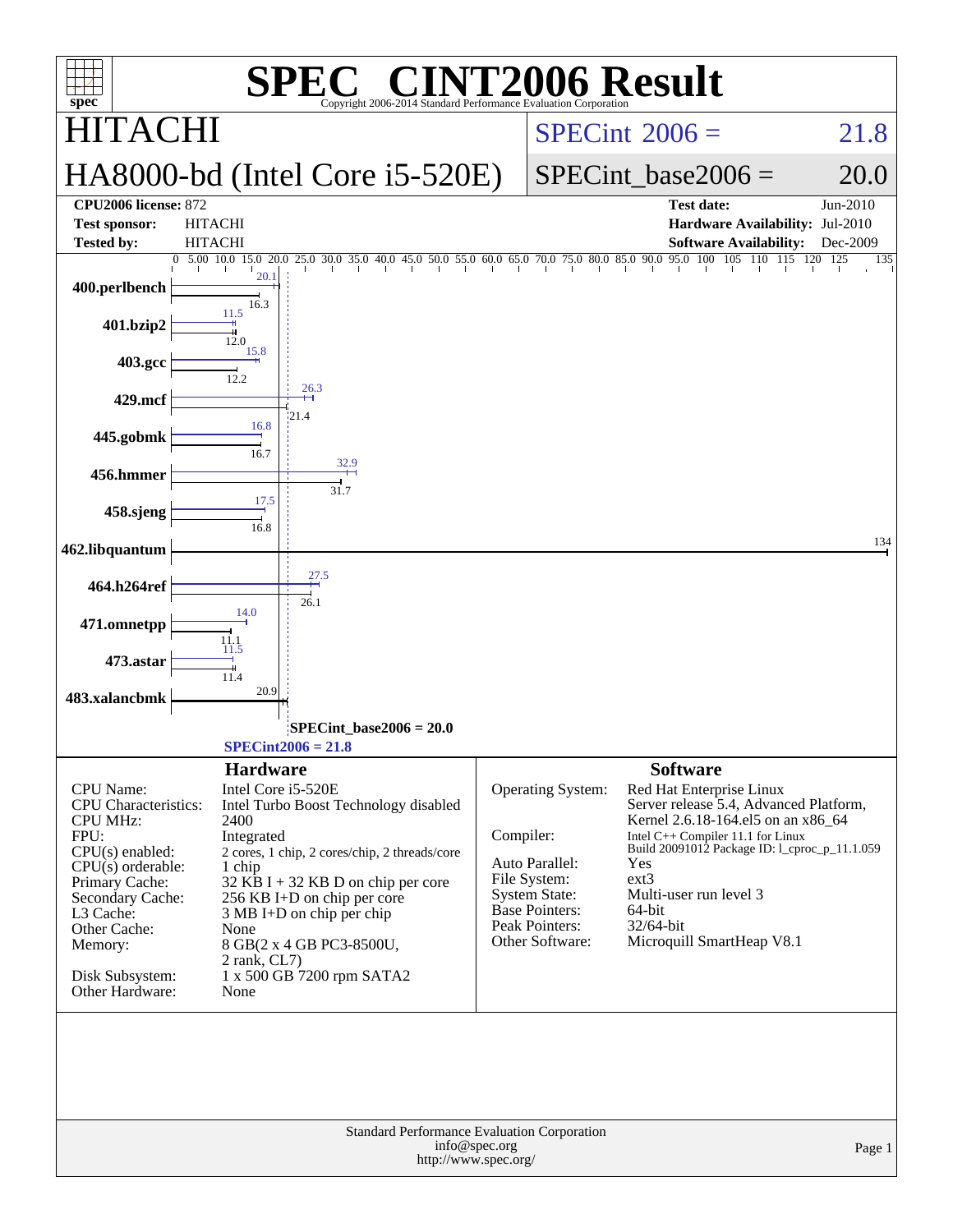

### **ITACHI**

#### $SPECint2006 = 21.8$  $SPECint2006 = 21.8$

### HA8000-bd (Intel Core i5-520E)

#### $SPECTnt\_base2006 = 20.0$

**[CPU2006 license:](http://www.spec.org/auto/cpu2006/Docs/result-fields.html#CPU2006license)** 872 **[Test date:](http://www.spec.org/auto/cpu2006/Docs/result-fields.html#Testdate)** Jun-2010 **[Test sponsor:](http://www.spec.org/auto/cpu2006/Docs/result-fields.html#Testsponsor)** HITACHI **[Hardware Availability:](http://www.spec.org/auto/cpu2006/Docs/result-fields.html#HardwareAvailability)** Jul-2010 **[Tested by:](http://www.spec.org/auto/cpu2006/Docs/result-fields.html#Testedby)** HITACHI **[Software Availability:](http://www.spec.org/auto/cpu2006/Docs/result-fields.html#SoftwareAvailability)** Dec-2009

#### **[Results Table](http://www.spec.org/auto/cpu2006/Docs/result-fields.html#ResultsTable)**

|                    | <b>Base</b>                                                                                              |       |                |       |                |       | <b>Peak</b>    |              |                |              |                |              |  |
|--------------------|----------------------------------------------------------------------------------------------------------|-------|----------------|-------|----------------|-------|----------------|--------------|----------------|--------------|----------------|--------------|--|
| <b>Benchmark</b>   | <b>Seconds</b>                                                                                           | Ratio | <b>Seconds</b> | Ratio | <b>Seconds</b> | Ratio | <b>Seconds</b> | <b>Ratio</b> | <b>Seconds</b> | <b>Ratio</b> | <b>Seconds</b> | <b>Ratio</b> |  |
| $ 400$ .perlbench  | 598                                                                                                      | 16.3  | 594            | 16.4  | 598            | 16.3  | 485            | 20.1         | 511            | 19.1         | 484            | 20.2         |  |
| 401.bzip2          | 805                                                                                                      | 12.0  | 804            | 12.0  | 848            | 11.4  | 848            | 11.4         | 806            | 12.0         | 841            | 11.5         |  |
| $403.\mathrm{gcc}$ | 658                                                                                                      | 12.2  | 660            | 12.2  | 660            | 12.2  | 511            | 15.8         | 509            | 15.8         | 490            | 16.4         |  |
| $429$ .mcf         | 426                                                                                                      | 21.4  | 426            | 21.4  | 425            | 21.5  | 367            | 24.9         | 345            | 26.5         | 346            | 26.3         |  |
| $445$ .gobmk       | 629                                                                                                      | 16.7  | 629            | 16.7  | 629            | 16.7  | 625            | 16.8         | 626            | 16.8         | 625            | 16.8         |  |
| $456.$ hmmer       | 295                                                                                                      | 31.7  | 295            | 31.7  | 295            | 31.7  | 284            | 32.9         | 284            | 32.8         | 271            | 34.5         |  |
| $458$ .sjeng       | 720                                                                                                      | 16.8  | 720            | 16.8  | 722            | 16.8  | 693            | 17.5         | 696            | 17.4         | 692            | 17.5         |  |
| 462.libquantum     | 155                                                                                                      | 134   | 155            | 134   | 155            | 134   | 155            | 134          | 155            | 134          | 155            | 134          |  |
| 464.h264ref        | 848                                                                                                      | 26.1  | 848            | 26.1  | 848            | 26.1  | 847            | 26.1         | 803            | 27.6         | 804            | 27.5         |  |
| 471.omnetpp        | 562                                                                                                      | 11.1  | 564            | 11.1  | 566            | 11.0  | 444            | 14.1         | 446            | <b>14.0</b>  | 449            | 13.9         |  |
| $473$ . astar      | 616                                                                                                      | 11.4  | 591            | 11.9  | 617            | 11.4  | 612            | 11.5         | 611            | 11.5         | 610            | 11.5         |  |
| 483.xalancbmk      | 319                                                                                                      | 21.6  | 330            | 20.9  | 330            | 20.9  | 319            | 21.6         | 330            | 20.9         | <b>330</b>     | 20.9         |  |
|                    | Results appear in the order in which they were run. Bold underlined text indicates a median measurement. |       |                |       |                |       |                |              |                |              |                |              |  |

**[Operating System Notes](http://www.spec.org/auto/cpu2006/Docs/result-fields.html#OperatingSystemNotes)**

'ulimit -s unlimited' was used to set the stacksize to unlimited prior to run OMP\_NUM\_THREADS set to number of cores KMP\_AFFINITY set to granularity=fine,scatter

#### **[Base Compiler Invocation](http://www.spec.org/auto/cpu2006/Docs/result-fields.html#BaseCompilerInvocation)**

[C benchmarks](http://www.spec.org/auto/cpu2006/Docs/result-fields.html#Cbenchmarks): [icc -m64](http://www.spec.org/cpu2006/results/res2010q3/cpu2006-20100608-11631.flags.html#user_CCbase_intel_icc_64bit_bda6cc9af1fdbb0edc3795bac97ada53)

[C++ benchmarks:](http://www.spec.org/auto/cpu2006/Docs/result-fields.html#CXXbenchmarks) [icpc -m64](http://www.spec.org/cpu2006/results/res2010q3/cpu2006-20100608-11631.flags.html#user_CXXbase_intel_icpc_64bit_fc66a5337ce925472a5c54ad6a0de310)

#### **[Base Portability Flags](http://www.spec.org/auto/cpu2006/Docs/result-fields.html#BasePortabilityFlags)**

 400.perlbench: [-DSPEC\\_CPU\\_LP64](http://www.spec.org/cpu2006/results/res2010q3/cpu2006-20100608-11631.flags.html#b400.perlbench_basePORTABILITY_DSPEC_CPU_LP64) [-DSPEC\\_CPU\\_LINUX\\_X64](http://www.spec.org/cpu2006/results/res2010q3/cpu2006-20100608-11631.flags.html#b400.perlbench_baseCPORTABILITY_DSPEC_CPU_LINUX_X64) 401.bzip2: [-DSPEC\\_CPU\\_LP64](http://www.spec.org/cpu2006/results/res2010q3/cpu2006-20100608-11631.flags.html#suite_basePORTABILITY401_bzip2_DSPEC_CPU_LP64) 403.gcc: [-DSPEC\\_CPU\\_LP64](http://www.spec.org/cpu2006/results/res2010q3/cpu2006-20100608-11631.flags.html#suite_basePORTABILITY403_gcc_DSPEC_CPU_LP64) 429.mcf: [-DSPEC\\_CPU\\_LP64](http://www.spec.org/cpu2006/results/res2010q3/cpu2006-20100608-11631.flags.html#suite_basePORTABILITY429_mcf_DSPEC_CPU_LP64) 445.gobmk: [-DSPEC\\_CPU\\_LP64](http://www.spec.org/cpu2006/results/res2010q3/cpu2006-20100608-11631.flags.html#suite_basePORTABILITY445_gobmk_DSPEC_CPU_LP64) 456.hmmer: [-DSPEC\\_CPU\\_LP64](http://www.spec.org/cpu2006/results/res2010q3/cpu2006-20100608-11631.flags.html#suite_basePORTABILITY456_hmmer_DSPEC_CPU_LP64) 458.sjeng: [-DSPEC\\_CPU\\_LP64](http://www.spec.org/cpu2006/results/res2010q3/cpu2006-20100608-11631.flags.html#suite_basePORTABILITY458_sjeng_DSPEC_CPU_LP64) 462.libquantum: [-DSPEC\\_CPU\\_LP64](http://www.spec.org/cpu2006/results/res2010q3/cpu2006-20100608-11631.flags.html#suite_basePORTABILITY462_libquantum_DSPEC_CPU_LP64) [-DSPEC\\_CPU\\_LINUX](http://www.spec.org/cpu2006/results/res2010q3/cpu2006-20100608-11631.flags.html#b462.libquantum_baseCPORTABILITY_DSPEC_CPU_LINUX) 464.h264ref: [-DSPEC\\_CPU\\_LP64](http://www.spec.org/cpu2006/results/res2010q3/cpu2006-20100608-11631.flags.html#suite_basePORTABILITY464_h264ref_DSPEC_CPU_LP64)

Continued on next page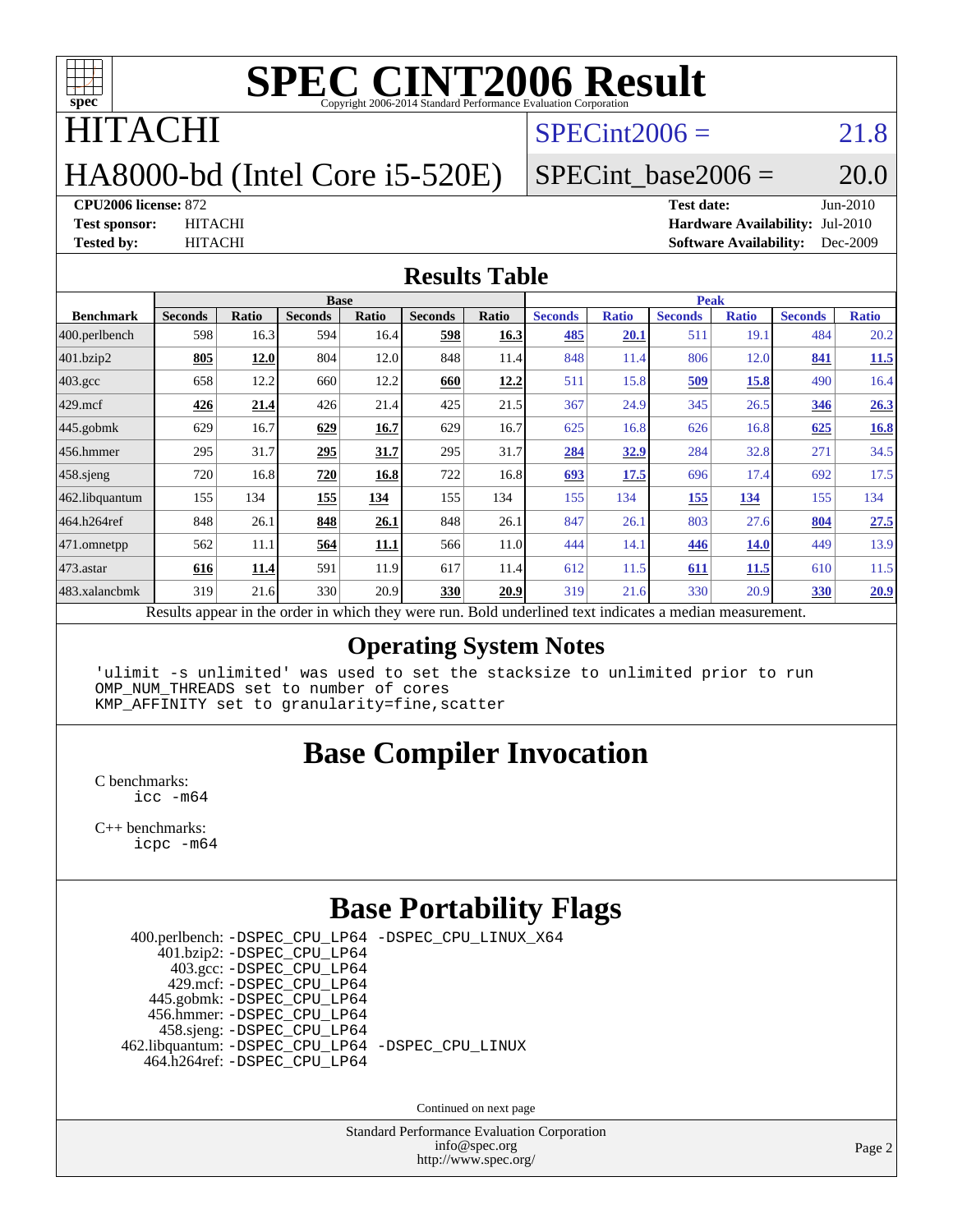

### HITACHI

 $SPECint2006 = 21.8$  $SPECint2006 = 21.8$ 

HA8000-bd (Intel Core i5-520E)

SPECint base2006 =  $20.0$ 

**[CPU2006 license:](http://www.spec.org/auto/cpu2006/Docs/result-fields.html#CPU2006license)** 872 **[Test date:](http://www.spec.org/auto/cpu2006/Docs/result-fields.html#Testdate)** Jun-2010 **[Test sponsor:](http://www.spec.org/auto/cpu2006/Docs/result-fields.html#Testsponsor)** HITACHI **[Hardware Availability:](http://www.spec.org/auto/cpu2006/Docs/result-fields.html#HardwareAvailability)** Jul-2010 **[Tested by:](http://www.spec.org/auto/cpu2006/Docs/result-fields.html#Testedby)** HITACHI **[Software Availability:](http://www.spec.org/auto/cpu2006/Docs/result-fields.html#SoftwareAvailability)** Dec-2009

#### **[Base Portability Flags \(Continued\)](http://www.spec.org/auto/cpu2006/Docs/result-fields.html#BasePortabilityFlags)**

 471.omnetpp: [-DSPEC\\_CPU\\_LP64](http://www.spec.org/cpu2006/results/res2010q3/cpu2006-20100608-11631.flags.html#suite_basePORTABILITY471_omnetpp_DSPEC_CPU_LP64) 473.astar: [-DSPEC\\_CPU\\_LP64](http://www.spec.org/cpu2006/results/res2010q3/cpu2006-20100608-11631.flags.html#suite_basePORTABILITY473_astar_DSPEC_CPU_LP64) 483.xalancbmk: [-DSPEC\\_CPU\\_LP64](http://www.spec.org/cpu2006/results/res2010q3/cpu2006-20100608-11631.flags.html#suite_basePORTABILITY483_xalancbmk_DSPEC_CPU_LP64) [-DSPEC\\_CPU\\_LINUX](http://www.spec.org/cpu2006/results/res2010q3/cpu2006-20100608-11631.flags.html#b483.xalancbmk_baseCXXPORTABILITY_DSPEC_CPU_LINUX)

**[Base Optimization Flags](http://www.spec.org/auto/cpu2006/Docs/result-fields.html#BaseOptimizationFlags)**

[C benchmarks](http://www.spec.org/auto/cpu2006/Docs/result-fields.html#Cbenchmarks):

[-xSSE4.2](http://www.spec.org/cpu2006/results/res2010q3/cpu2006-20100608-11631.flags.html#user_CCbase_f-xSSE42_f91528193cf0b216347adb8b939d4107) [-ipo](http://www.spec.org/cpu2006/results/res2010q3/cpu2006-20100608-11631.flags.html#user_CCbase_f-ipo) [-O3](http://www.spec.org/cpu2006/results/res2010q3/cpu2006-20100608-11631.flags.html#user_CCbase_f-O3) [-no-prec-div](http://www.spec.org/cpu2006/results/res2010q3/cpu2006-20100608-11631.flags.html#user_CCbase_f-no-prec-div) [-static](http://www.spec.org/cpu2006/results/res2010q3/cpu2006-20100608-11631.flags.html#user_CCbase_f-static) [-parallel](http://www.spec.org/cpu2006/results/res2010q3/cpu2006-20100608-11631.flags.html#user_CCbase_f-parallel) [-opt-prefetch](http://www.spec.org/cpu2006/results/res2010q3/cpu2006-20100608-11631.flags.html#user_CCbase_f-opt-prefetch)

[C++ benchmarks:](http://www.spec.org/auto/cpu2006/Docs/result-fields.html#CXXbenchmarks)

[-xSSE4.2](http://www.spec.org/cpu2006/results/res2010q3/cpu2006-20100608-11631.flags.html#user_CXXbase_f-xSSE42_f91528193cf0b216347adb8b939d4107) [-ipo](http://www.spec.org/cpu2006/results/res2010q3/cpu2006-20100608-11631.flags.html#user_CXXbase_f-ipo) [-O3](http://www.spec.org/cpu2006/results/res2010q3/cpu2006-20100608-11631.flags.html#user_CXXbase_f-O3) [-no-prec-div](http://www.spec.org/cpu2006/results/res2010q3/cpu2006-20100608-11631.flags.html#user_CXXbase_f-no-prec-div) [-opt-prefetch](http://www.spec.org/cpu2006/results/res2010q3/cpu2006-20100608-11631.flags.html#user_CXXbase_f-opt-prefetch) [-Wl,-z,muldefs](http://www.spec.org/cpu2006/results/res2010q3/cpu2006-20100608-11631.flags.html#user_CXXbase_link_force_multiple1_74079c344b956b9658436fd1b6dd3a8a) [-L/home/bsc/smartheap/lib -lsmartheap64](http://www.spec.org/cpu2006/results/res2010q3/cpu2006-20100608-11631.flags.html#user_CXXbase_SmartHeap64_555180d2893e2417989e4f28f72c507f)

#### **[Base Other Flags](http://www.spec.org/auto/cpu2006/Docs/result-fields.html#BaseOtherFlags)**

[C benchmarks](http://www.spec.org/auto/cpu2006/Docs/result-fields.html#Cbenchmarks):

403.gcc: [-Dalloca=\\_alloca](http://www.spec.org/cpu2006/results/res2010q3/cpu2006-20100608-11631.flags.html#b403.gcc_baseEXTRA_CFLAGS_Dalloca_be3056838c12de2578596ca5467af7f3)

#### **[Peak Compiler Invocation](http://www.spec.org/auto/cpu2006/Docs/result-fields.html#PeakCompilerInvocation)**

[C benchmarks \(except as noted below\)](http://www.spec.org/auto/cpu2006/Docs/result-fields.html#Cbenchmarksexceptasnotedbelow):

[icc -m64](http://www.spec.org/cpu2006/results/res2010q3/cpu2006-20100608-11631.flags.html#user_CCpeak_intel_icc_64bit_bda6cc9af1fdbb0edc3795bac97ada53)

400.perlbench: [icc -m32](http://www.spec.org/cpu2006/results/res2010q3/cpu2006-20100608-11631.flags.html#user_peakCCLD400_perlbench_intel_icc_32bit_a6a621f8d50482236b970c6ac5f55f93)

429.mcf: [icc -m32](http://www.spec.org/cpu2006/results/res2010q3/cpu2006-20100608-11631.flags.html#user_peakCCLD429_mcf_intel_icc_32bit_a6a621f8d50482236b970c6ac5f55f93)

445.gobmk: [icc -m32](http://www.spec.org/cpu2006/results/res2010q3/cpu2006-20100608-11631.flags.html#user_peakCCLD445_gobmk_intel_icc_32bit_a6a621f8d50482236b970c6ac5f55f93)

464.h264ref: [icc -m32](http://www.spec.org/cpu2006/results/res2010q3/cpu2006-20100608-11631.flags.html#user_peakCCLD464_h264ref_intel_icc_32bit_a6a621f8d50482236b970c6ac5f55f93)

[C++ benchmarks \(except as noted below\):](http://www.spec.org/auto/cpu2006/Docs/result-fields.html#CXXbenchmarksexceptasnotedbelow) [icpc -m64](http://www.spec.org/cpu2006/results/res2010q3/cpu2006-20100608-11631.flags.html#user_CXXpeak_intel_icpc_64bit_fc66a5337ce925472a5c54ad6a0de310)

471.omnetpp: [icpc -m32](http://www.spec.org/cpu2006/results/res2010q3/cpu2006-20100608-11631.flags.html#user_peakCXXLD471_omnetpp_intel_icpc_32bit_4e5a5ef1a53fd332b3c49e69c3330699)

#### **[Peak Portability Flags](http://www.spec.org/auto/cpu2006/Docs/result-fields.html#PeakPortabilityFlags)**

 400.perlbench: [-DSPEC\\_CPU\\_LINUX\\_X64](http://www.spec.org/cpu2006/results/res2010q3/cpu2006-20100608-11631.flags.html#b400.perlbench_peakCPORTABILITY_DSPEC_CPU_LINUX_X64) 401.bzip2: [-DSPEC\\_CPU\\_LP64](http://www.spec.org/cpu2006/results/res2010q3/cpu2006-20100608-11631.flags.html#suite_peakPORTABILITY401_bzip2_DSPEC_CPU_LP64)

Continued on next page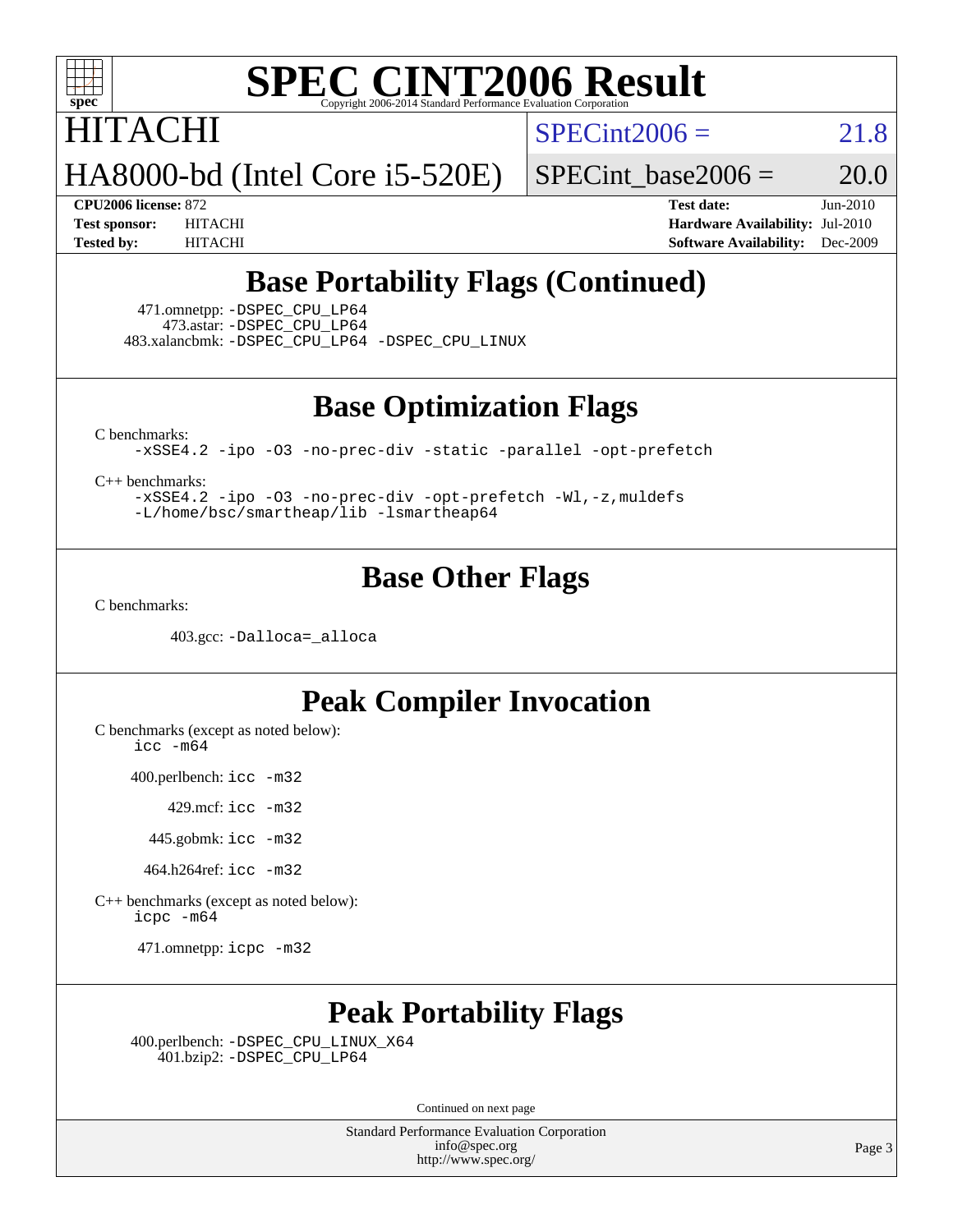

**TACHI** 

 $SPECint2006 = 21.8$  $SPECint2006 = 21.8$ 

HA8000-bd (Intel Core i5-520E)

SPECint base2006 =  $20.0$ 

**[CPU2006 license:](http://www.spec.org/auto/cpu2006/Docs/result-fields.html#CPU2006license)** 872 **[Test date:](http://www.spec.org/auto/cpu2006/Docs/result-fields.html#Testdate)** Jun-2010 **[Test sponsor:](http://www.spec.org/auto/cpu2006/Docs/result-fields.html#Testsponsor)** HITACHI **[Hardware Availability:](http://www.spec.org/auto/cpu2006/Docs/result-fields.html#HardwareAvailability)** Jul-2010 **[Tested by:](http://www.spec.org/auto/cpu2006/Docs/result-fields.html#Testedby)** HITACHI **[Software Availability:](http://www.spec.org/auto/cpu2006/Docs/result-fields.html#SoftwareAvailability)** Dec-2009

#### **[Peak Portability Flags \(Continued\)](http://www.spec.org/auto/cpu2006/Docs/result-fields.html#PeakPortabilityFlags)**

 403.gcc: [-DSPEC\\_CPU\\_LP64](http://www.spec.org/cpu2006/results/res2010q3/cpu2006-20100608-11631.flags.html#suite_peakPORTABILITY403_gcc_DSPEC_CPU_LP64) 456.hmmer: [-DSPEC\\_CPU\\_LP64](http://www.spec.org/cpu2006/results/res2010q3/cpu2006-20100608-11631.flags.html#suite_peakPORTABILITY456_hmmer_DSPEC_CPU_LP64) 458.sjeng: [-DSPEC\\_CPU\\_LP64](http://www.spec.org/cpu2006/results/res2010q3/cpu2006-20100608-11631.flags.html#suite_peakPORTABILITY458_sjeng_DSPEC_CPU_LP64) 462.libquantum: [-DSPEC\\_CPU\\_LP64](http://www.spec.org/cpu2006/results/res2010q3/cpu2006-20100608-11631.flags.html#suite_peakPORTABILITY462_libquantum_DSPEC_CPU_LP64) [-DSPEC\\_CPU\\_LINUX](http://www.spec.org/cpu2006/results/res2010q3/cpu2006-20100608-11631.flags.html#b462.libquantum_peakCPORTABILITY_DSPEC_CPU_LINUX) 473.astar: [-DSPEC\\_CPU\\_LP64](http://www.spec.org/cpu2006/results/res2010q3/cpu2006-20100608-11631.flags.html#suite_peakPORTABILITY473_astar_DSPEC_CPU_LP64) 483.xalancbmk: [-DSPEC\\_CPU\\_LP64](http://www.spec.org/cpu2006/results/res2010q3/cpu2006-20100608-11631.flags.html#suite_peakPORTABILITY483_xalancbmk_DSPEC_CPU_LP64) [-DSPEC\\_CPU\\_LINUX](http://www.spec.org/cpu2006/results/res2010q3/cpu2006-20100608-11631.flags.html#b483.xalancbmk_peakCXXPORTABILITY_DSPEC_CPU_LINUX)

#### **[Peak Optimization Flags](http://www.spec.org/auto/cpu2006/Docs/result-fields.html#PeakOptimizationFlags)**

[C benchmarks](http://www.spec.org/auto/cpu2006/Docs/result-fields.html#Cbenchmarks):

 400.perlbench: [-xSSE4.2](http://www.spec.org/cpu2006/results/res2010q3/cpu2006-20100608-11631.flags.html#user_peakPASS2_CFLAGSPASS2_LDCFLAGS400_perlbench_f-xSSE42_f91528193cf0b216347adb8b939d4107)(pass 2) [-prof-gen](http://www.spec.org/cpu2006/results/res2010q3/cpu2006-20100608-11631.flags.html#user_peakPASS1_CFLAGSPASS1_LDCFLAGS400_perlbench_prof_gen_e43856698f6ca7b7e442dfd80e94a8fc)(pass 1) [-ipo](http://www.spec.org/cpu2006/results/res2010q3/cpu2006-20100608-11631.flags.html#user_peakPASS2_CFLAGSPASS2_LDCFLAGS400_perlbench_f-ipo)(pass 2) [-O3](http://www.spec.org/cpu2006/results/res2010q3/cpu2006-20100608-11631.flags.html#user_peakPASS2_CFLAGSPASS2_LDCFLAGS400_perlbench_f-O3)(pass 2) [-no-prec-div](http://www.spec.org/cpu2006/results/res2010q3/cpu2006-20100608-11631.flags.html#user_peakPASS2_CFLAGSPASS2_LDCFLAGS400_perlbench_f-no-prec-div)(pass 2) [-static](http://www.spec.org/cpu2006/results/res2010q3/cpu2006-20100608-11631.flags.html#user_peakPASS2_CFLAGSPASS2_LDCFLAGS400_perlbench_f-static)(pass 2) [-prof-use](http://www.spec.org/cpu2006/results/res2010q3/cpu2006-20100608-11631.flags.html#user_peakPASS2_CFLAGSPASS2_LDCFLAGS400_perlbench_prof_use_bccf7792157ff70d64e32fe3e1250b55)(pass 2) [-ansi-alias](http://www.spec.org/cpu2006/results/res2010q3/cpu2006-20100608-11631.flags.html#user_peakCOPTIMIZE400_perlbench_f-ansi-alias) [-opt-prefetch](http://www.spec.org/cpu2006/results/res2010q3/cpu2006-20100608-11631.flags.html#user_peakCOPTIMIZE400_perlbench_f-opt-prefetch) 401.bzip2: [-xSSE4.2](http://www.spec.org/cpu2006/results/res2010q3/cpu2006-20100608-11631.flags.html#user_peakPASS2_CFLAGSPASS2_LDCFLAGS401_bzip2_f-xSSE42_f91528193cf0b216347adb8b939d4107)(pass 2) [-prof-gen](http://www.spec.org/cpu2006/results/res2010q3/cpu2006-20100608-11631.flags.html#user_peakPASS1_CFLAGSPASS1_LDCFLAGS401_bzip2_prof_gen_e43856698f6ca7b7e442dfd80e94a8fc)(pass 1) [-ipo](http://www.spec.org/cpu2006/results/res2010q3/cpu2006-20100608-11631.flags.html#user_peakPASS2_CFLAGSPASS2_LDCFLAGS401_bzip2_f-ipo)(pass 2) [-O3](http://www.spec.org/cpu2006/results/res2010q3/cpu2006-20100608-11631.flags.html#user_peakPASS2_CFLAGSPASS2_LDCFLAGS401_bzip2_f-O3)(pass 2) [-no-prec-div](http://www.spec.org/cpu2006/results/res2010q3/cpu2006-20100608-11631.flags.html#user_peakCOPTIMIZEPASS2_CFLAGSPASS2_LDCFLAGS401_bzip2_f-no-prec-div) [-static](http://www.spec.org/cpu2006/results/res2010q3/cpu2006-20100608-11631.flags.html#user_peakPASS2_CFLAGSPASS2_LDCFLAGS401_bzip2_f-static)(pass 2) [-prof-use](http://www.spec.org/cpu2006/results/res2010q3/cpu2006-20100608-11631.flags.html#user_peakPASS2_CFLAGSPASS2_LDCFLAGS401_bzip2_prof_use_bccf7792157ff70d64e32fe3e1250b55)(pass 2) [-auto-ilp32](http://www.spec.org/cpu2006/results/res2010q3/cpu2006-20100608-11631.flags.html#user_peakCOPTIMIZE401_bzip2_f-auto-ilp32) [-opt-prefetch](http://www.spec.org/cpu2006/results/res2010q3/cpu2006-20100608-11631.flags.html#user_peakCOPTIMIZE401_bzip2_f-opt-prefetch) [-ansi-alias](http://www.spec.org/cpu2006/results/res2010q3/cpu2006-20100608-11631.flags.html#user_peakCOPTIMIZE401_bzip2_f-ansi-alias) 403.gcc: [-xSSE4.2](http://www.spec.org/cpu2006/results/res2010q3/cpu2006-20100608-11631.flags.html#user_peakCOPTIMIZE403_gcc_f-xSSE42_f91528193cf0b216347adb8b939d4107) [-ipo](http://www.spec.org/cpu2006/results/res2010q3/cpu2006-20100608-11631.flags.html#user_peakCOPTIMIZE403_gcc_f-ipo) [-O3](http://www.spec.org/cpu2006/results/res2010q3/cpu2006-20100608-11631.flags.html#user_peakCOPTIMIZE403_gcc_f-O3) [-no-prec-div](http://www.spec.org/cpu2006/results/res2010q3/cpu2006-20100608-11631.flags.html#user_peakCOPTIMIZE403_gcc_f-no-prec-div) [-static](http://www.spec.org/cpu2006/results/res2010q3/cpu2006-20100608-11631.flags.html#user_peakCOPTIMIZE403_gcc_f-static) [-inline-calloc](http://www.spec.org/cpu2006/results/res2010q3/cpu2006-20100608-11631.flags.html#user_peakCOPTIMIZE403_gcc_f-inline-calloc) [-opt-malloc-options=3](http://www.spec.org/cpu2006/results/res2010q3/cpu2006-20100608-11631.flags.html#user_peakCOPTIMIZE403_gcc_f-opt-malloc-options_13ab9b803cf986b4ee62f0a5998c2238) [-auto-ilp32](http://www.spec.org/cpu2006/results/res2010q3/cpu2006-20100608-11631.flags.html#user_peakCOPTIMIZE403_gcc_f-auto-ilp32) 429.mcf: [-xSSE4.2](http://www.spec.org/cpu2006/results/res2010q3/cpu2006-20100608-11631.flags.html#user_peakCOPTIMIZE429_mcf_f-xSSE42_f91528193cf0b216347adb8b939d4107) [-ipo](http://www.spec.org/cpu2006/results/res2010q3/cpu2006-20100608-11631.flags.html#user_peakCOPTIMIZE429_mcf_f-ipo) [-O3](http://www.spec.org/cpu2006/results/res2010q3/cpu2006-20100608-11631.flags.html#user_peakCOPTIMIZE429_mcf_f-O3) [-no-prec-div](http://www.spec.org/cpu2006/results/res2010q3/cpu2006-20100608-11631.flags.html#user_peakCOPTIMIZE429_mcf_f-no-prec-div) [-static](http://www.spec.org/cpu2006/results/res2010q3/cpu2006-20100608-11631.flags.html#user_peakCOPTIMIZE429_mcf_f-static) [-opt-prefetch](http://www.spec.org/cpu2006/results/res2010q3/cpu2006-20100608-11631.flags.html#user_peakCOPTIMIZE429_mcf_f-opt-prefetch) 445.gobmk: [-xSSE4.2](http://www.spec.org/cpu2006/results/res2010q3/cpu2006-20100608-11631.flags.html#user_peakPASS2_CFLAGSPASS2_LDCFLAGS445_gobmk_f-xSSE42_f91528193cf0b216347adb8b939d4107)(pass 2) [-prof-gen](http://www.spec.org/cpu2006/results/res2010q3/cpu2006-20100608-11631.flags.html#user_peakPASS1_CFLAGSPASS1_LDCFLAGS445_gobmk_prof_gen_e43856698f6ca7b7e442dfd80e94a8fc)(pass 1) [-prof-use](http://www.spec.org/cpu2006/results/res2010q3/cpu2006-20100608-11631.flags.html#user_peakPASS2_CFLAGSPASS2_LDCFLAGS445_gobmk_prof_use_bccf7792157ff70d64e32fe3e1250b55)(pass 2) [-O2](http://www.spec.org/cpu2006/results/res2010q3/cpu2006-20100608-11631.flags.html#user_peakCOPTIMIZE445_gobmk_f-O2) [-ipo](http://www.spec.org/cpu2006/results/res2010q3/cpu2006-20100608-11631.flags.html#user_peakCOPTIMIZE445_gobmk_f-ipo) [-no-prec-div](http://www.spec.org/cpu2006/results/res2010q3/cpu2006-20100608-11631.flags.html#user_peakCOPTIMIZE445_gobmk_f-no-prec-div) [-ansi-alias](http://www.spec.org/cpu2006/results/res2010q3/cpu2006-20100608-11631.flags.html#user_peakCOPTIMIZE445_gobmk_f-ansi-alias) 456.hmmer: [-xSSE4.2](http://www.spec.org/cpu2006/results/res2010q3/cpu2006-20100608-11631.flags.html#user_peakCOPTIMIZE456_hmmer_f-xSSE42_f91528193cf0b216347adb8b939d4107) [-ipo](http://www.spec.org/cpu2006/results/res2010q3/cpu2006-20100608-11631.flags.html#user_peakCOPTIMIZE456_hmmer_f-ipo) [-O3](http://www.spec.org/cpu2006/results/res2010q3/cpu2006-20100608-11631.flags.html#user_peakCOPTIMIZE456_hmmer_f-O3) [-no-prec-div](http://www.spec.org/cpu2006/results/res2010q3/cpu2006-20100608-11631.flags.html#user_peakCOPTIMIZE456_hmmer_f-no-prec-div) [-static](http://www.spec.org/cpu2006/results/res2010q3/cpu2006-20100608-11631.flags.html#user_peakCOPTIMIZE456_hmmer_f-static) [-unroll2](http://www.spec.org/cpu2006/results/res2010q3/cpu2006-20100608-11631.flags.html#user_peakCOPTIMIZE456_hmmer_f-unroll_784dae83bebfb236979b41d2422d7ec2) [-ansi-alias](http://www.spec.org/cpu2006/results/res2010q3/cpu2006-20100608-11631.flags.html#user_peakCOPTIMIZE456_hmmer_f-ansi-alias) [-auto-ilp32](http://www.spec.org/cpu2006/results/res2010q3/cpu2006-20100608-11631.flags.html#user_peakCOPTIMIZE456_hmmer_f-auto-ilp32) 458.sjeng: [-xSSE4.2](http://www.spec.org/cpu2006/results/res2010q3/cpu2006-20100608-11631.flags.html#user_peakPASS2_CFLAGSPASS2_LDCFLAGS458_sjeng_f-xSSE42_f91528193cf0b216347adb8b939d4107)(pass 2) [-prof-gen](http://www.spec.org/cpu2006/results/res2010q3/cpu2006-20100608-11631.flags.html#user_peakPASS1_CFLAGSPASS1_LDCFLAGS458_sjeng_prof_gen_e43856698f6ca7b7e442dfd80e94a8fc)(pass 1) [-ipo](http://www.spec.org/cpu2006/results/res2010q3/cpu2006-20100608-11631.flags.html#user_peakPASS2_CFLAGSPASS2_LDCFLAGS458_sjeng_f-ipo)(pass 2) [-O3](http://www.spec.org/cpu2006/results/res2010q3/cpu2006-20100608-11631.flags.html#user_peakPASS2_CFLAGSPASS2_LDCFLAGS458_sjeng_f-O3)(pass 2) [-no-prec-div](http://www.spec.org/cpu2006/results/res2010q3/cpu2006-20100608-11631.flags.html#user_peakPASS2_CFLAGSPASS2_LDCFLAGS458_sjeng_f-no-prec-div)(pass 2) [-static](http://www.spec.org/cpu2006/results/res2010q3/cpu2006-20100608-11631.flags.html#user_peakPASS2_CFLAGSPASS2_LDCFLAGS458_sjeng_f-static)(pass 2) [-prof-use](http://www.spec.org/cpu2006/results/res2010q3/cpu2006-20100608-11631.flags.html#user_peakPASS2_CFLAGSPASS2_LDCFLAGS458_sjeng_prof_use_bccf7792157ff70d64e32fe3e1250b55)(pass 2) [-unroll4](http://www.spec.org/cpu2006/results/res2010q3/cpu2006-20100608-11631.flags.html#user_peakCOPTIMIZE458_sjeng_f-unroll_4e5e4ed65b7fd20bdcd365bec371b81f)  $462$ .libquantum: basepeak = yes 464.h264ref: [-xSSE4.2](http://www.spec.org/cpu2006/results/res2010q3/cpu2006-20100608-11631.flags.html#user_peakPASS2_CFLAGSPASS2_LDCFLAGS464_h264ref_f-xSSE42_f91528193cf0b216347adb8b939d4107)(pass 2) [-prof-gen](http://www.spec.org/cpu2006/results/res2010q3/cpu2006-20100608-11631.flags.html#user_peakPASS1_CFLAGSPASS1_LDCFLAGS464_h264ref_prof_gen_e43856698f6ca7b7e442dfd80e94a8fc)(pass 1) [-ipo](http://www.spec.org/cpu2006/results/res2010q3/cpu2006-20100608-11631.flags.html#user_peakPASS2_CFLAGSPASS2_LDCFLAGS464_h264ref_f-ipo)(pass 2) [-O3](http://www.spec.org/cpu2006/results/res2010q3/cpu2006-20100608-11631.flags.html#user_peakPASS2_CFLAGSPASS2_LDCFLAGS464_h264ref_f-O3)(pass 2) [-no-prec-div](http://www.spec.org/cpu2006/results/res2010q3/cpu2006-20100608-11631.flags.html#user_peakPASS2_CFLAGSPASS2_LDCFLAGS464_h264ref_f-no-prec-div)(pass 2) [-static](http://www.spec.org/cpu2006/results/res2010q3/cpu2006-20100608-11631.flags.html#user_peakPASS2_CFLAGSPASS2_LDCFLAGS464_h264ref_f-static)(pass 2) [-prof-use](http://www.spec.org/cpu2006/results/res2010q3/cpu2006-20100608-11631.flags.html#user_peakPASS2_CFLAGSPASS2_LDCFLAGS464_h264ref_prof_use_bccf7792157ff70d64e32fe3e1250b55)(pass 2) [-unroll2](http://www.spec.org/cpu2006/results/res2010q3/cpu2006-20100608-11631.flags.html#user_peakCOPTIMIZE464_h264ref_f-unroll_784dae83bebfb236979b41d2422d7ec2) [-ansi-alias](http://www.spec.org/cpu2006/results/res2010q3/cpu2006-20100608-11631.flags.html#user_peakCOPTIMIZE464_h264ref_f-ansi-alias) [C++ benchmarks:](http://www.spec.org/auto/cpu2006/Docs/result-fields.html#CXXbenchmarks) 471.omnetpp: [-xSSE4.2](http://www.spec.org/cpu2006/results/res2010q3/cpu2006-20100608-11631.flags.html#user_peakPASS2_CXXFLAGSPASS2_LDCXXFLAGS471_omnetpp_f-xSSE42_f91528193cf0b216347adb8b939d4107)(pass 2) [-prof-gen](http://www.spec.org/cpu2006/results/res2010q3/cpu2006-20100608-11631.flags.html#user_peakPASS1_CXXFLAGSPASS1_LDCXXFLAGS471_omnetpp_prof_gen_e43856698f6ca7b7e442dfd80e94a8fc)(pass 1) [-ipo](http://www.spec.org/cpu2006/results/res2010q3/cpu2006-20100608-11631.flags.html#user_peakPASS2_CXXFLAGSPASS2_LDCXXFLAGS471_omnetpp_f-ipo)(pass 2) [-O3](http://www.spec.org/cpu2006/results/res2010q3/cpu2006-20100608-11631.flags.html#user_peakPASS2_CXXFLAGSPASS2_LDCXXFLAGS471_omnetpp_f-O3)(pass 2) [-no-prec-div](http://www.spec.org/cpu2006/results/res2010q3/cpu2006-20100608-11631.flags.html#user_peakPASS2_CXXFLAGSPASS2_LDCXXFLAGS471_omnetpp_f-no-prec-div)(pass 2) [-prof-use](http://www.spec.org/cpu2006/results/res2010q3/cpu2006-20100608-11631.flags.html#user_peakPASS2_CXXFLAGSPASS2_LDCXXFLAGS471_omnetpp_prof_use_bccf7792157ff70d64e32fe3e1250b55)(pass 2) [-ansi-alias](http://www.spec.org/cpu2006/results/res2010q3/cpu2006-20100608-11631.flags.html#user_peakCXXOPTIMIZE471_omnetpp_f-ansi-alias) [-opt-ra-region-strategy=block](http://www.spec.org/cpu2006/results/res2010q3/cpu2006-20100608-11631.flags.html#user_peakCXXOPTIMIZE471_omnetpp_f-opt-ra-region-strategy-block_a0a37c372d03933b2a18d4af463c1f69) [-Wl,-z,muldefs](http://www.spec.org/cpu2006/results/res2010q3/cpu2006-20100608-11631.flags.html#user_peakEXTRA_LDFLAGS471_omnetpp_link_force_multiple1_74079c344b956b9658436fd1b6dd3a8a) [-L/home/bsc/smartheap/lib -lsmartheap](http://www.spec.org/cpu2006/results/res2010q3/cpu2006-20100608-11631.flags.html#user_peakEXTRA_LIBS471_omnetpp_SmartHeap_9f0954739f7704b2e81d8beae675b87f)

Continued on next page